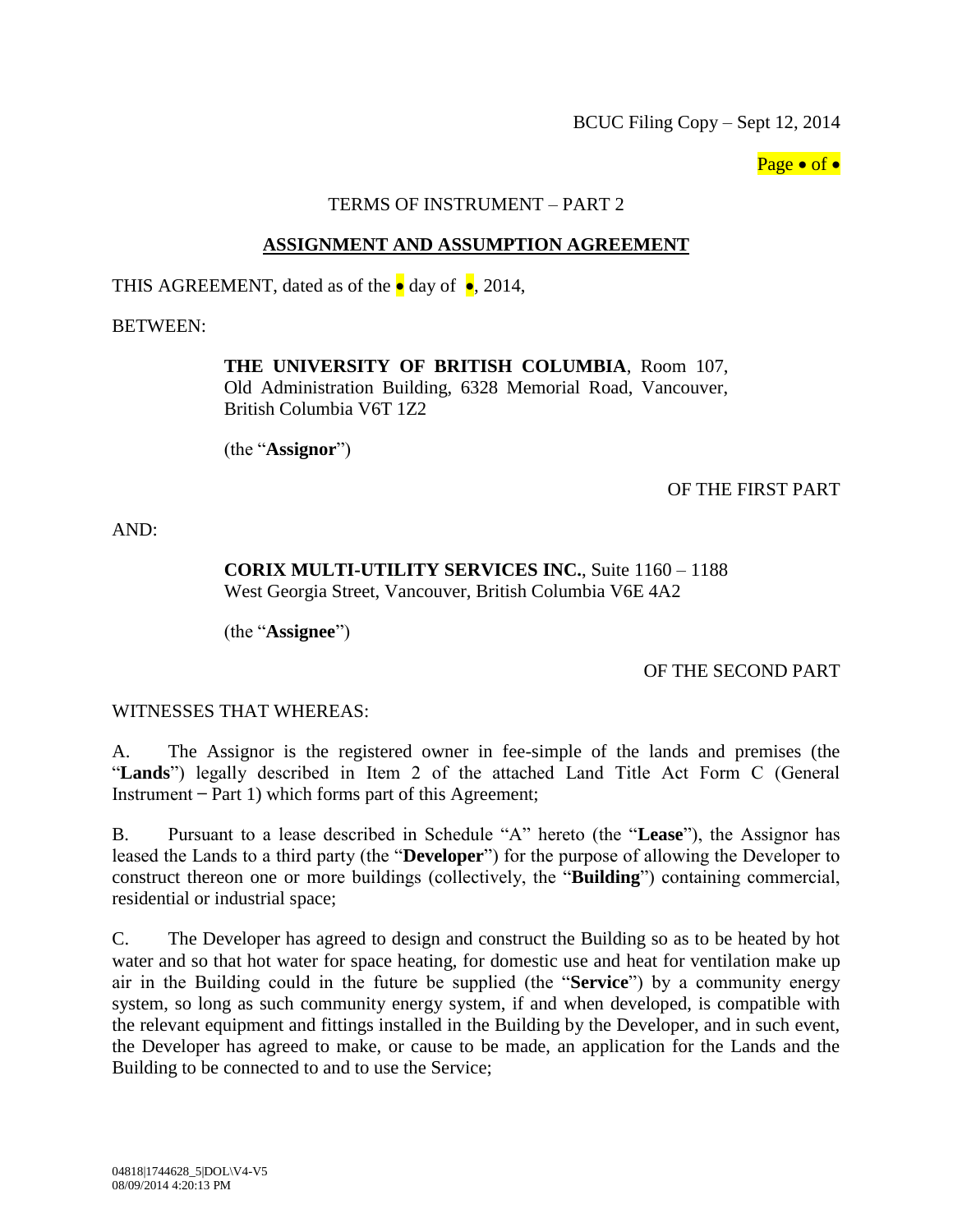D. The Assignor and the Developer have also entered into the community energy covenant described in Schedule "B" hereto (the "**Assigned Contract**"), pursuant to which the Developer has granted to the Assignor (i) a covenant under Section 219 of the *Land Title Act* that governs the construction, heating and occupancy of the Building and (ii) a statutory right of way under Section 218 of the *Land Title Act* to permit the Assignor, or a third party appointed by the Assignor, to operate the Service and to access the Lands and the Building in connection with the provision of the Service;

E. The Assignor and the Assignee have entered into an Infrastructure Agreement made as of September •, 2014 (the "Infrastructure Agreement") providing, among other things, that the Assignee will design, construct, operate and maintain a community energy system on the Assignor's Vancouver Campus and operate the Service; and

F. To facilitate the exercise by the Assignee of its rights and discharge of its obligations under the Infrastructure Agreement, the Assignor wishes to assign, and the Assignee wishes to acquire and assume, all the rights and obligations of the Assignor under and in relation to the Assigned Contract;

NOW THEREFORE in consideration of the premises, covenants and agreements herein contained and other good and valuable consideration (the receipt and sufficiency of which are hereby acknowledged), the parties hereto hereby covenant and agree as follows:

1. Assignment. As of the date of this Agreement (the "**Effective Date**"), the Assignor absolutely and unconditionally assigns, transfers and sets over to the Assignee all of the Assignor's right, title and interest in, to and under the Assigned Contract.

2. Assumption. As of the Effective Date, the Assignee hereby assumes all the covenants and obligations of the Assignor in, to, under and in respect of the Assigned Contract and covenants and agrees with the Assignor that from and after the Effective Date, the Assignee will observe and perform all of the covenants, agreements, obligations and liabilities of the Assignor under and in respect of the Assigned Contract (the "**Assumed Obligations**") to be observed and performed from and after the Effective Date.

3. Indemnity of Assignor. The Assignee will indemnify and hold harmless the Assignor from and against any loss, cost, damage, claim, demand or cause of action (including all actual legal costs on a solicitor and own client basis) in any way resulting from, connected with or arising out of, any breach or non-observance by the Assignee of any of the Assumed Obligations arising at any time from and after the Effective Date.

4. Indemnity of Assignee. The Assignor will indemnify and hold harmless the Assignee from and against any loss, cost, damage, claim, demand or cause of action (including all actual legal costs on a solicitor and own client basis) in any way resulting from, connected with or arising out of, any breach or non-observance by the Assignor of any of the Assumed Obligations arising at any time prior to the Effective Date.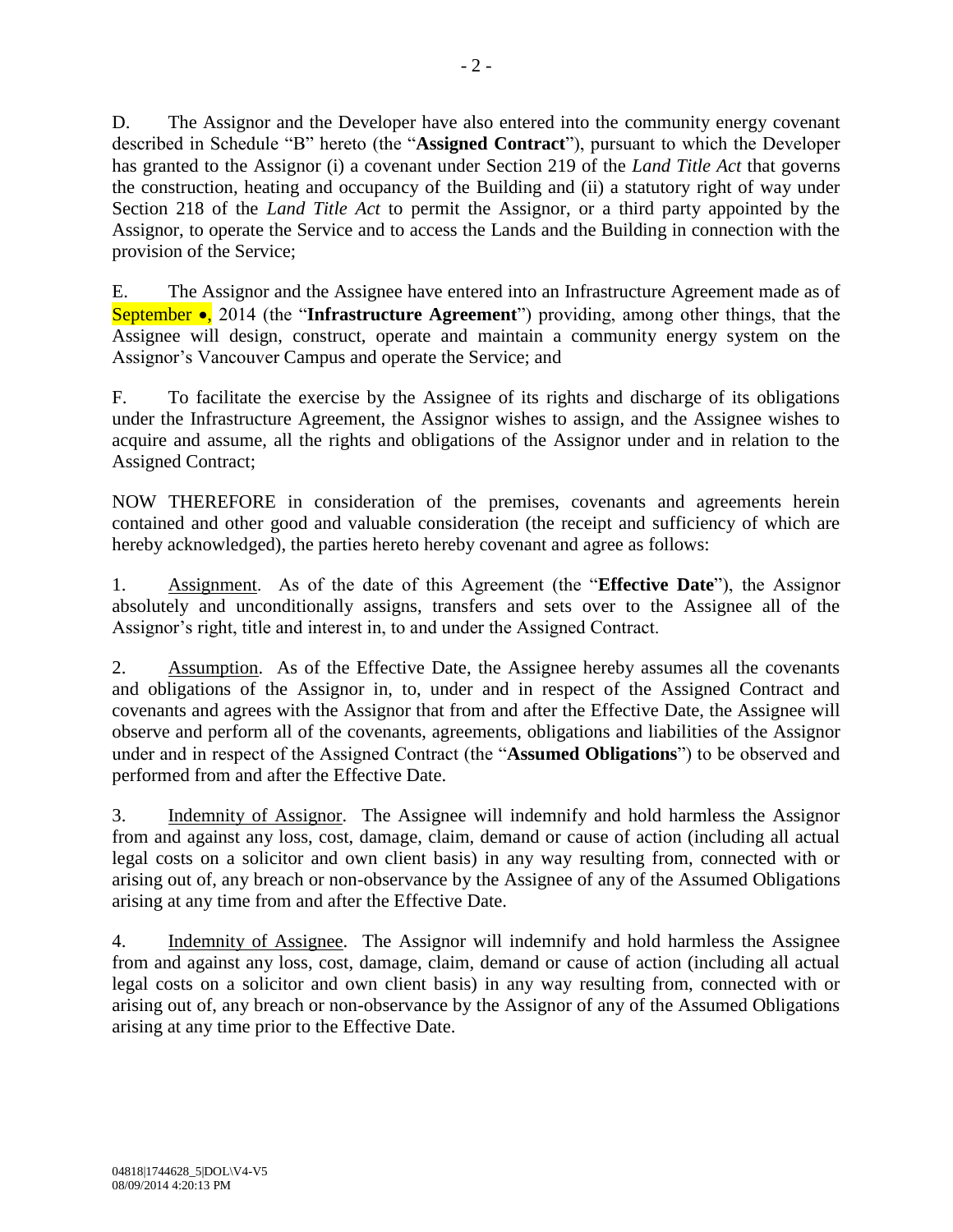5. Release of Assignor. Despite anything to the contrary in the Assigned Contract, the Assignor will, in accordance with this Agreement, be relieved of all of its covenants, agreements, obligations and liabilities under the Assigned Contract from and after the Effective Date.

6. Representations by Assignor. The Assignor represents and warrants to the Assignee (and acknowledges that the Assignee is relying thereon) that, as of the date hereof:

- (a) the Assignor has not previously assigned the Assigned Contract, and the Assignor has full and sufficient right and authority to assign the Assigned Contract to the Assignee;
- (b) to the knowledge of the Assignor, no party to the Assigned Contract has breached, or is in default of, the Assigned Contract;
- (c) to the knowledge of the Assignor, there are no claims, actions or proceedings which are pending or threatened:
	- (i) pursuant to a party's obligations under the Assigned Contract in respect of "Losses", as defined in the Assigned Contract;
	- (ii) that allege that any of the parties to the Assigned Contract has breached, or is in default of, the Assigned Contract; or
	- (iii) that could affect the ability of any of the parties to the Assigned Contract to comply with its obligations thereunder;
- (d) the Assignor does not hold, nor has demanded, from any party to the Assigned Contract any payments pursuant to Sections  $4.1(b)(ii)$ ,  $4.1(e)$  and  $4.2$  of the Assigned Contract;
- (e) except for the Assigned Contract there are no agreements between the parties thereto with respect to the "Service", as defined in the Assigned Contract; and
- (f) the Lease is in full force and effect, has not been modified or amended and is in good standing.

7. Mutual Representations. Each of the Assignor and the Assignee represents and warrants to the other that it has the capacity and power to enter into this Agreement, to observe and perform its obligations under this Agreement and that all action required to authorize the execution and delivery of this Agreement and the performance of such obligations has been duly taken.

8. Governing Law. This Agreement shall be governed by and construed in accordance with the laws of the Province of British Columbia.

9. Enurement. This Agreement shall enure to the benefit of and be binding on each of the Assignor and the Assignee and their respective successors and assigns.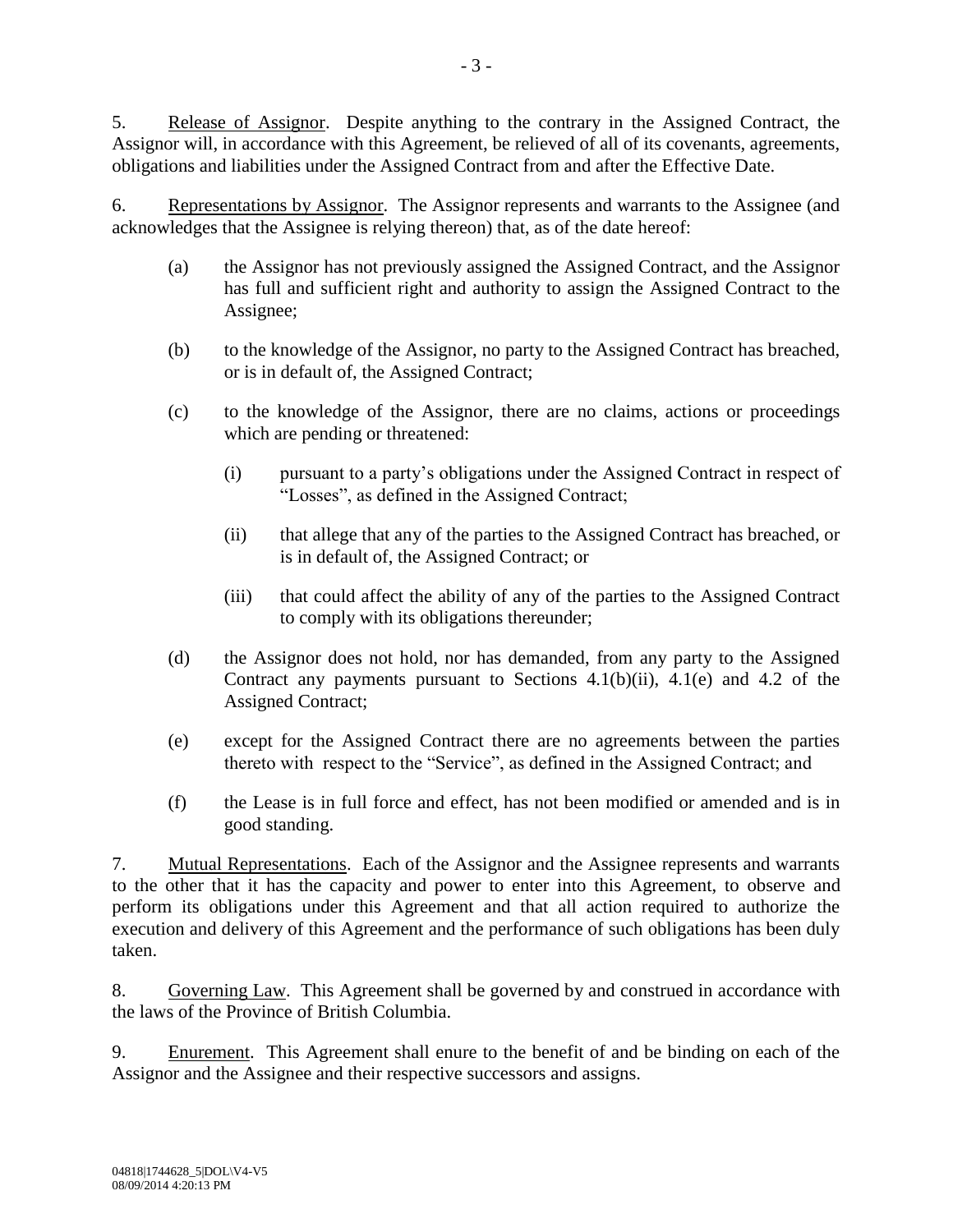10. Further Assurances. Each of the parties hereto will from time to time do all such acts and things and execute all such additional deeds, transfers and instruments as may reasonably be necessary or desirable to give effect to this Agreement.

IN WITNESS WHEREOF the parties hereto have executed this Agreement by executing the attached *Land Title Act* Form C (General Instrument – Part 1) which forms part of this Agreement.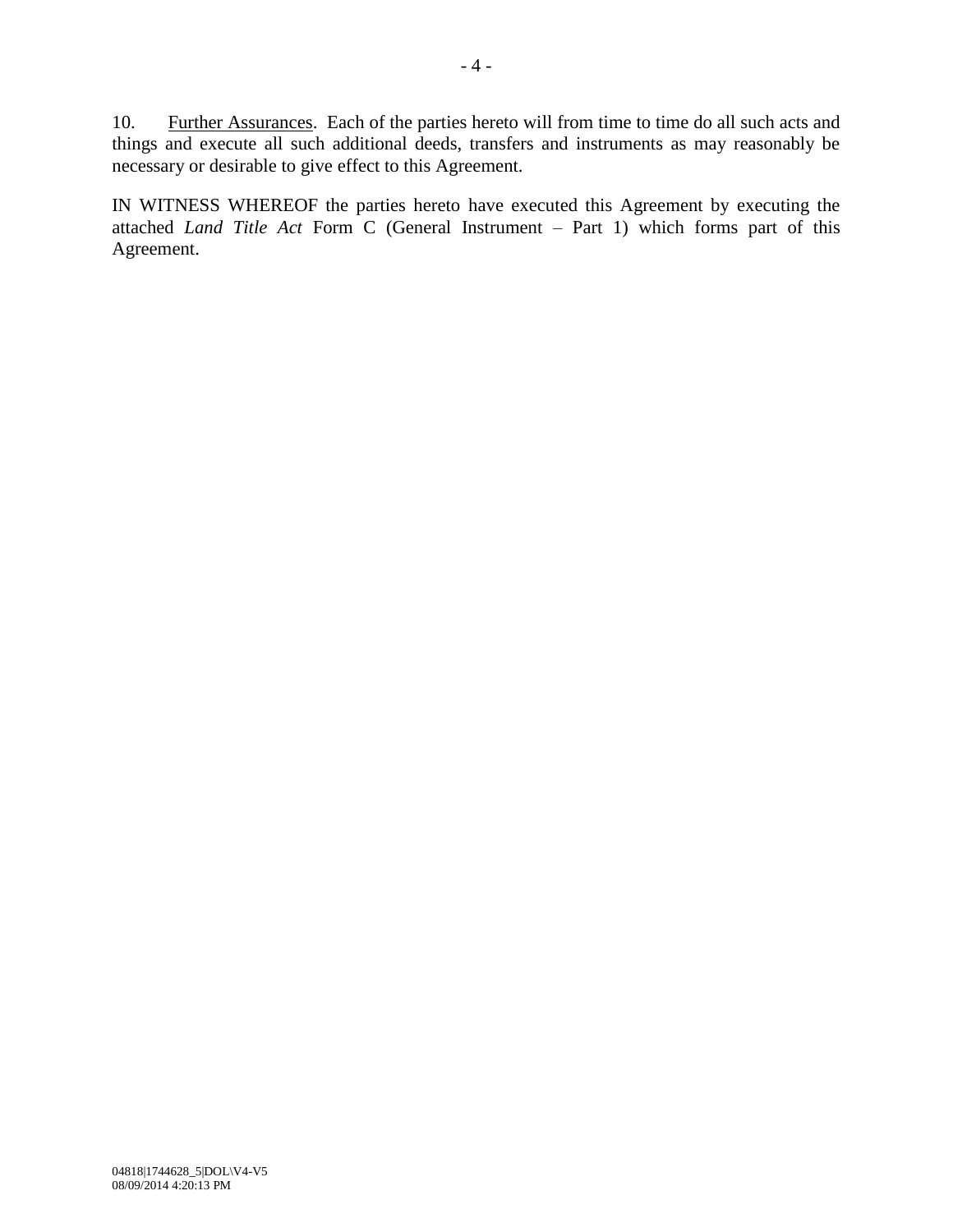# **Schedule "A"**

### **Lease**

Lease which is registered against title to the Lands under No.  $\bullet$ .